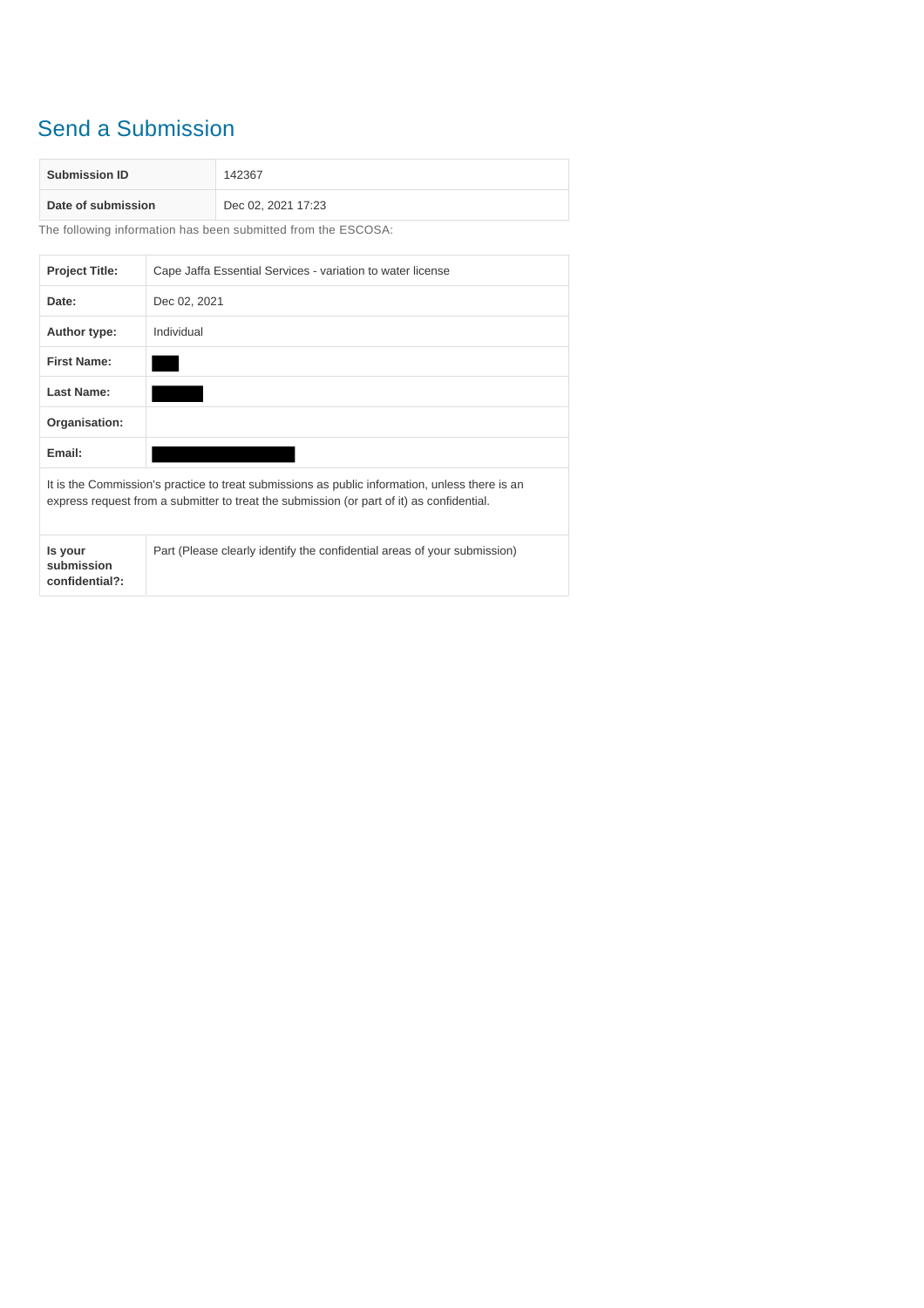**Option to write your submission Or any comments:**

## **Please keep name and email confidential**

## Re: Water retail licence variation application – CJES

We were initially notified by mail on the 6<sup>th</sup> August the water at Cape Jaffa was no longer suitable to drink. Current residents have mentioned there were at time interruptions to the water supply and no water at all, drinking quality or otherwise. After hearing nothing for several months we received an email on the 25<sup>th</sup> Nov to advise the intent to vary the license permanently to reclassify the drinking water to non-potable. The project was release date on your website is the  $5<sup>th</sup>$  November, however we were only notified on the  $25<sup>th</sup>$ , just 6 business days prior to the end of the consultation period on the 3<sup>rd</sup> December. Why weren't we given the additional time and what are the rules about notification as this didn't leave enough time to get proper legal advice on the situation.

We were not notified of the option to send in a submission prior to the 3<sup>rd</sup> December this has only come from a resident doing research in an attempt to understand our rights. Neither CJES nor the council have had the residents best interests at heart here by not giving the full picture. To date no report or any supplementary information has been supplied to residents in the interested of transparency to show results of independent reports and other options they considered, we have had to 'take their word for it'. This would never happen in a metropolitan area, it appears that advantage is being taken due to the smaller population size.

Cape Jaffa Essential services were only issued the retail water license in May of 2013, I would like to understand what conditions this was approved given that less than a decade later they are no longer able to supply drinking water. Why approve a license that can't be operational for the long term?

We have signed an encumbrance on the land title which states CJES will supply potable water and sewage services. The land which we purchased and settled just 3 weeks prior to the first notification was done so with our understanding that all services were available at the marina. We looked at other land in Kingston and didn't proceed as that land didn't have all services connected. Now we have paid extra for a block of land that will not supply drinking water. This will result in additional costs if we proceed with the build. I have since found that there were issues with the water prior to our settlement and we were not notified by CJES ahead of time.

Assessment report for the Environmental Impact Statement for the Cape Jaffa Anchorage Marina section 6.7 refers to how they would supply the water and was part of the planning permission given to the area. The EIS has a lot of information in relation to the income generated to the area, jobs created and how they were planning to grow the community. There has obviously been some issues in achieving this, however the removal of potable water to the area along with no further development is a giant step backwards for the area. This will effect sale prices on the land and existing dwellings resulting in major losses for owners.

Things we need to understand;

What will be done to come to a mutually beneficial agreement on the state of the water to Cape Jaffa?

· If the variation is approved, what will be done to ensure that the quality of water does not further degrade to the point it can't be used in appliances like dishwashers and washing machines needing frequent repair / replacement due to poor quality water? Given a history of interruptions to the water supply what conditions will need to be met that non-potable water will continue to be supplied WITHOUT interruption and for the long term?